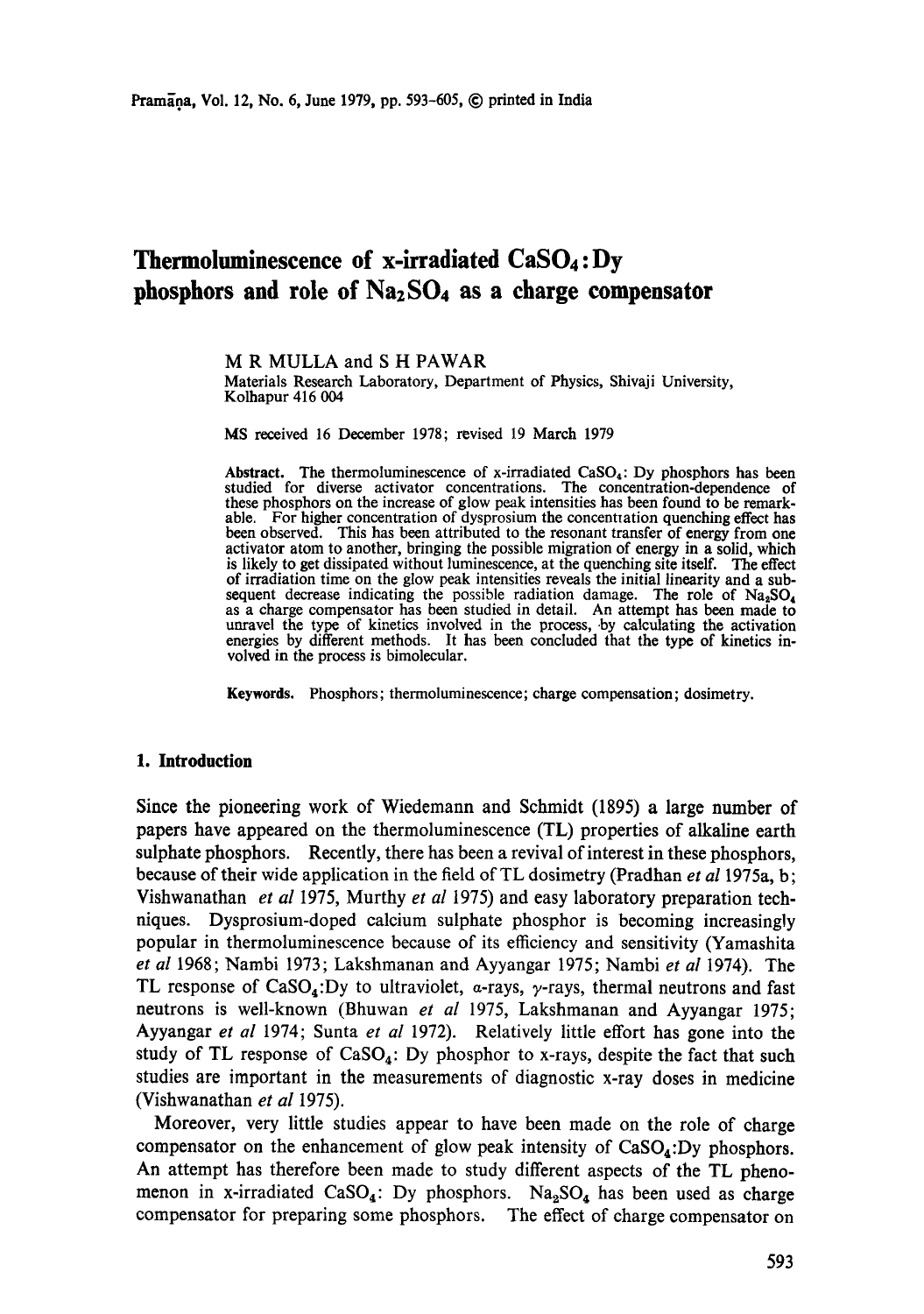glow peak intensity has also been studied. The type of kinetics has been decided analysing different methods and the basic mechanism involved in the process has been investigated.

# **2. Experimental**

## 2.1. *Phosphor preparation*

Calcium sulphate phosphors activated with dysprosium, with diverse activator concentration were prepared from Indian mineral gypsum in the atmosphere of  $H_2SO_4$ fumes using methods reported earlier (Mulla and Pawar, 1977). Pure gypsum powder was dissolved in concentrated  $H_2SO_4$  and a predetermined quantity of  $Dy_2O_3$  solution was added. The charge was kept at 300°C for evaporation. The residue, washed with distilled water to remove impure soluble sulphate, was dried and heated to 600°C for 2 hr and quenched. The sample was finally crushed, sieved out and collected in a sealed tube. The concentration of dysprosium weight percentage was varied from 0.005 to 0.5. Some phosphors were prepared by adding  $Na<sub>2</sub>SO<sub>4</sub>$  as a charge compensator.

# 2.2. *X-ray irradiation*

The phosphors were irradiated using a Phillips x-ray machine, operated at 32 kV and 11 mA, for 1 hr at room temperature. The target used in the x-ray tube was molybdenum.

## 2.3. *Thermoluminescence glow curve recorder*

The glow curves were recorded above room temperature to about 600°K at a linear heating rate of  $50^{\circ}$ C min<sup>-1</sup>. The glow curve recorder mainly consisted of IP21 photomultiplier tube the amplified output of which was fed to ' Omniscribe ' strip chart recorder. A specified quantity of irradiated phosphor was uniformly spread over a tiny brass strip. The chromel-alumel thermocouple was spot-welded for simultaneous measurement of phosphor temperature. The brass strip was linearly heated.

## **3. Results**

# *3.1. Glow curves for CaS04 : Dy Phosphors and their concentration-dependence*

The glow curves for CaSO<sub>4</sub>:Dy phosphors, in the temperature range 300°K to 600°K, are shown in figure 1. The activator concentration has been increased from  $0$  to  $0.5$ wt  $\%$  of Dy. The glow peaks are found to be concentration-dependent. Similar results have been reported by Merz (1966) for  $CaF<sub>2</sub>:RE$  phosphors above room temperature. The glow curve for undoped heat treated  $CaSO<sub>4</sub>$  was found to be weak and diffused exhibiting only two peaks at about 390°K and 500°K. However, the glow curves for the dysprosium doped  $CaSO<sub>4</sub>$  phosphor exhibit four peaks although these are not distinctly resolved in every phosphor due to overlapping. The peak temperatures occur at approximately 387°K (peak I), 407°K (peak II), 480°K (peak III),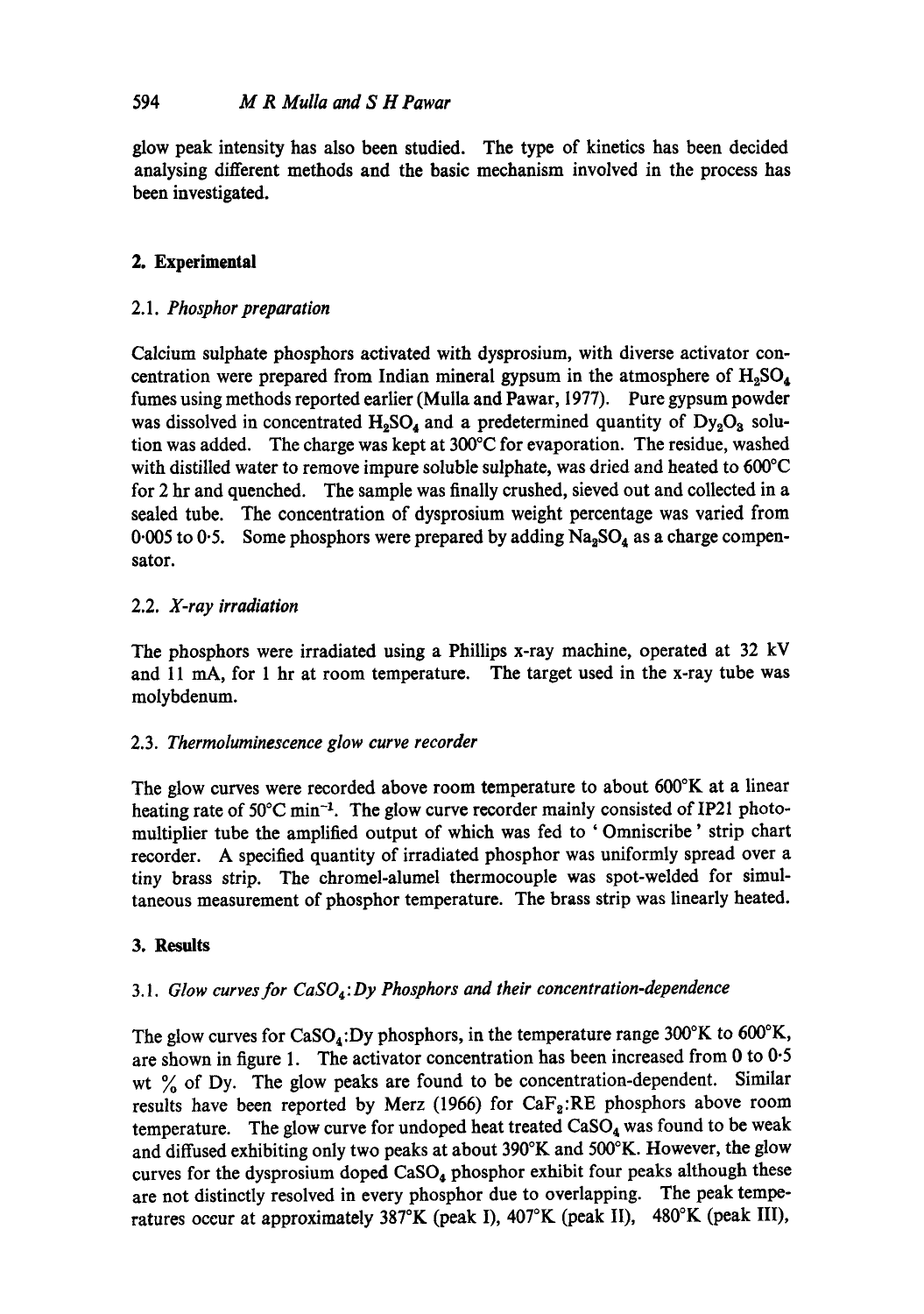

Figure I. Influence of activator concentration on thermoluminescence glow curves of  $CaCO<sub>4</sub>$ : Dy phosphors.



Figure 2. Plot for glow peak intensities with respect to the activator concentration for different peaks observed in figure 1.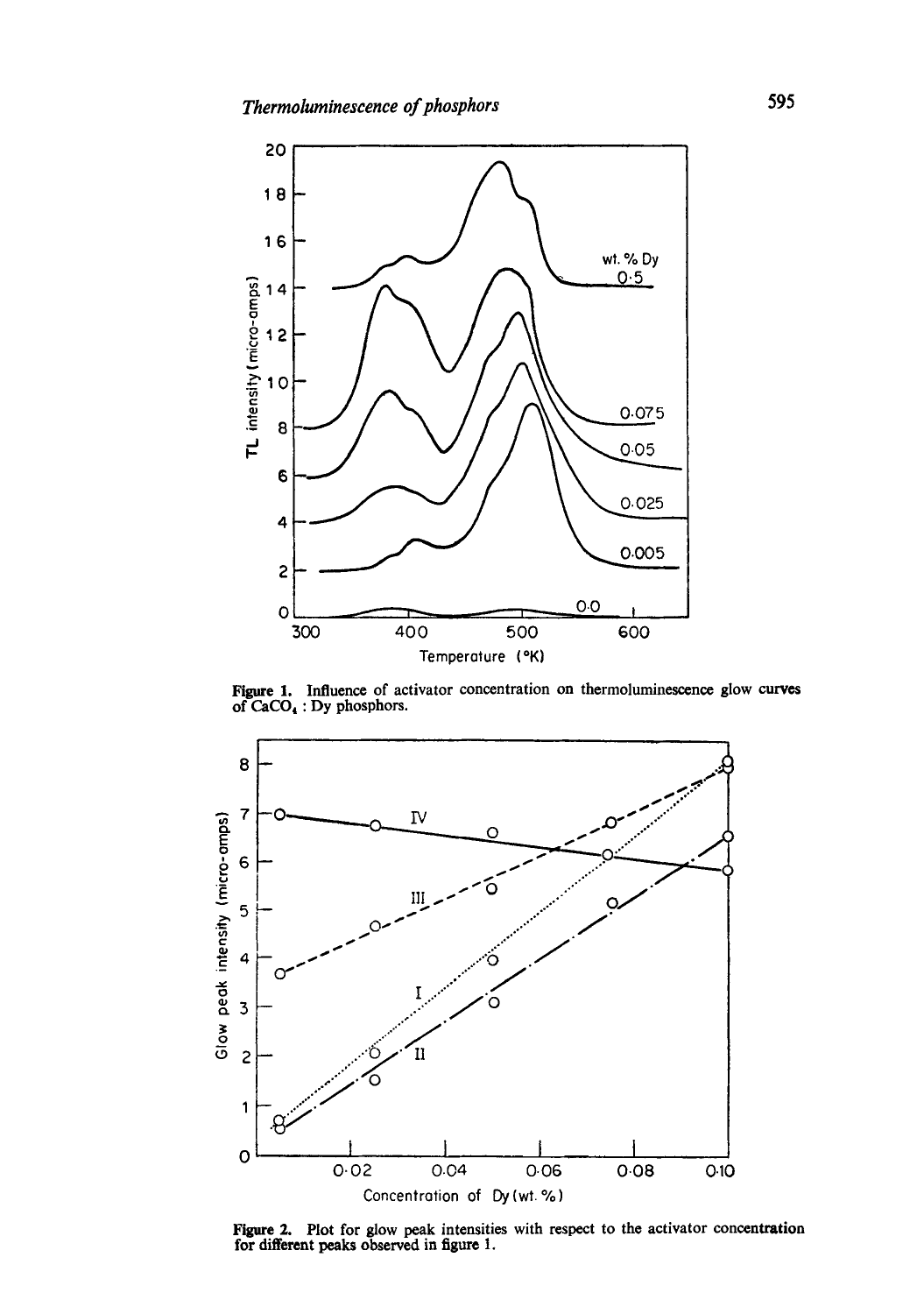510°K (peak IV). The overall glow peak intensities enhance as the concentration of dysprosium increases. However, at the highest concentration (0.5 wt  $\frac{\%}{\%}$ ) there is an overall decrease in all the four glow peak intensities. This phenomenon is popularly known as ' concentration quenching '. Peak II and peak IV are prominent for lower concentration (0.005 wt  $\frac{\%}{\%}$ ) of dysprosium. However, these peaks become less prominent at a higher concentration, while peaks I and III, which are less prominent at lower concentrations, become quite prominent at higher concentrations. However, this is not true for concentration quenched phosphor.

Certain peaks are found to be more sensitive to concentration variation (figure 2). It is seen that peak I enhances most rapidly with concentration while peak IV falls off. Peaks II and III are found to grow with concentration, but their rates of growth are slower as compared to peak I.

The normalised TL intensity versus concentration has been plotted both theoretically and experimentally (figure 3). The theoretical curve shows a very close fit to the experimental one, showing the effect of concentration quenching for higher activator concentrations. It is seen that 0.1 wt  $\frac{9}{6}$  Dy is the optimum concentration. Table 1 gives a list of the activation energies for  $CaSO<sub>4</sub>$ : Dy phosphors without



Figure 3. Theoretical fit for concentration quenching observed in Dy doped CaSO<sub>4</sub> phosphor.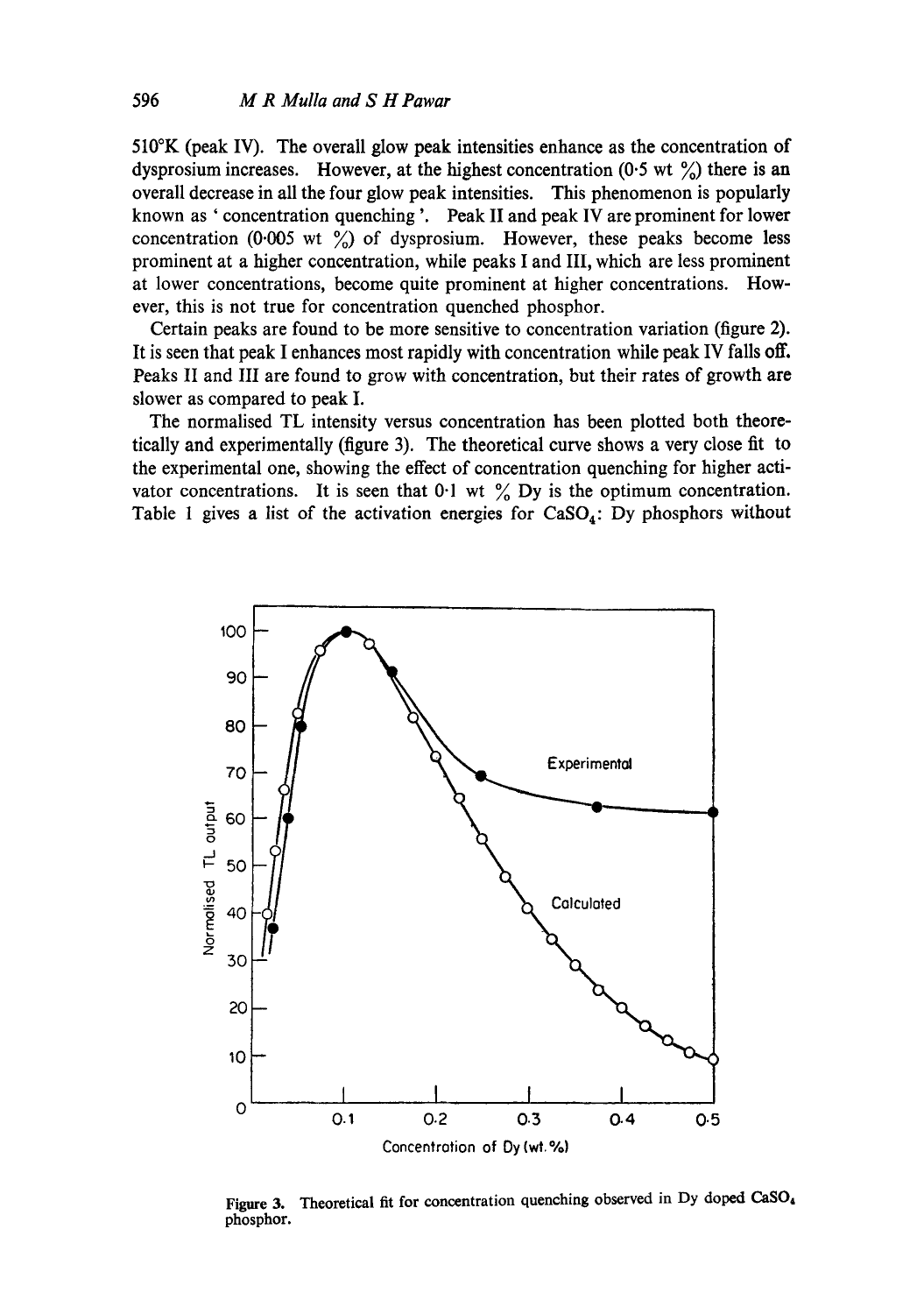$Na<sub>2</sub>SO<sub>4</sub>$ . Figure 1 and table 1 reveal that the glow peak temperatures decrease slightly with increase of concentration in most of the cases.

### 3.2. *X-ray dosage dependence of TL*

Dosage dependence of thermoluminescence was studied to investigate the optimum condition of irradiation. The irradiations were made at 32 kV, 11 mA x-rays, from

Table 1. Activation energies and glow peak temperatures for different concentrations of dysprosium in CaSO<sub>4</sub> phosphors.

| Concent-<br>ration<br>of Dy. wt. | Glow peak temperatures and activation energies (eV) |      |         |          |         |        |         |          |  |  |
|----------------------------------|-----------------------------------------------------|------|---------|----------|---------|--------|---------|----------|--|--|
|                                  |                                                     |      | Н       |          | ш       |        | IV      |          |  |  |
|                                  | $T_{\bm{g}}$                                        | E    | $T_{g}$ | E        | $T_{q}$ | E      | $T_{g}$ | E        |  |  |
| 0                                | 390                                                 | 0.99 |         |          |         |        | 500     | $1 - 33$ |  |  |
| 0.005                            | 387                                                 | 0.98 | 407     | 1.04     | 479     | 1.26   | 510     | 1.36     |  |  |
| 0.025                            | 384                                                 | 0.97 | 404     | $1 - 03$ | 476     | 1.25   | 502     | 1.34     |  |  |
| 0.05                             | 382                                                 | 0.96 | 402     | $1-02$   | 474     | $1-25$ | 500     | 1.33     |  |  |
| 0.075                            | 380                                                 | 0.96 | 406     | $1 - 04$ | 484     | 1.28   | 504     | 1.34     |  |  |
| 0.5                              | 378                                                 | 0.95 | 402     | $1-02$   | 478     | 1.26   | 500     | 1.33     |  |  |
| Mean                             | 383.5                                               | 0.97 | 404.2   | $1-03$   | 478.2   | 1.26   | 502.66  | 1.34     |  |  |
| <b>Mean Deviation</b>            | 3.5                                                 | 0.01 | 1.84    | $0 - 01$ | 2.64    | 0.01   | 2.89    | 0.01     |  |  |



**Pigure 4.**  X-ray dosage dependence of glow peaks.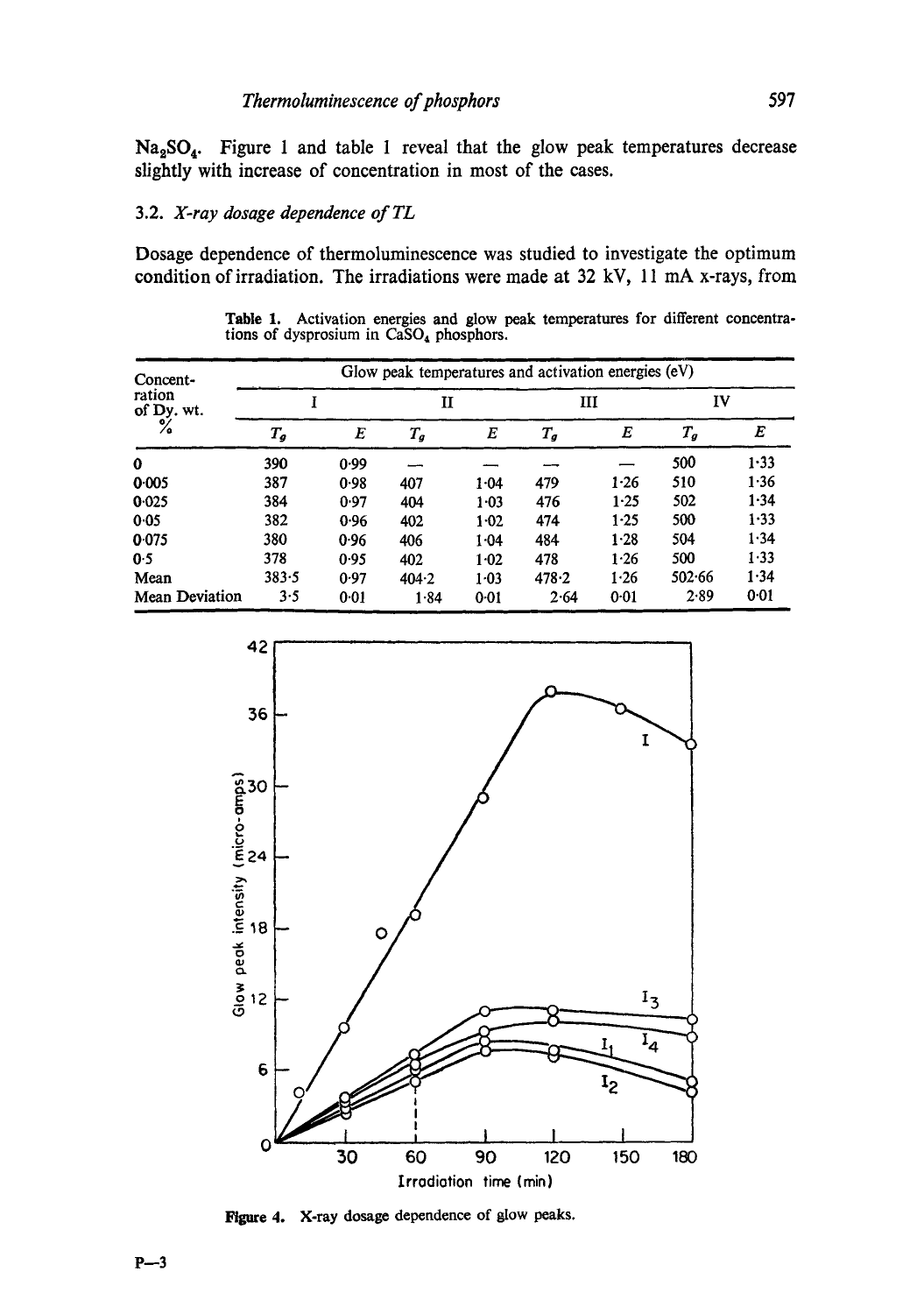10 min to 3 hr. The curves for different peaks show initial linear growth upto 90 min for most peaks, followed by decrease (figure 4) for CaSO<sub>4</sub>: 0.075 wt  $\frac{6}{6}$  Dy. In the case of peak  $I_4$  linearity has been observed upto 60 min. Peak  $I_3$  is more susceptible to exposure time compared to other peaks, while peak  $I_2$  is relatively less affected. The Na<sub>2</sub>SO<sub>4</sub> added CaSO<sub>4</sub> : 0.075 wt  $\%$  Dy shows maximum response to the x-ray dosage (curve I). The integrated TL intensity when plotted against exposure time (figure 5) for CaSO<sub>4</sub>: 0.075 wt. % Dy without and with  $Na<sub>2</sub>SO<sub>4</sub>$ curves I and II respectively) also give similar results. The promising enhancement of integrated glow peak intensity for  $Na<sub>2</sub>SO<sub>4</sub>$  added phosphor is apparent from figure 5.

#### 3.3. *Effect of Na2SO 4 on TL of CaS04: Dy phosphors*

The charge compensator  $Na<sub>2</sub>SO<sub>4</sub>$  has a marked effect on the TL of CaSO<sub>4</sub>: Dy phosphor. The typical glow curves for CaSO<sub>4</sub>:0.075 wt  $\%$  Dy (curve I) and with Na<sub>2</sub>SO<sub>4</sub> (curve II) are presented in figure 6. Glow curve I exhibits four peaks at the temperature mentioned earlier. However, glow curve II exhibits a single peak, coinciding with the first peak of curve I. This clearly shows that the addition of  $Na<sub>2</sub>SO<sub>4</sub>$  has subsided three peaks (II, III, and IV), while peak I has been enhanced almost thrice that of peak I of curve I.



**Figure 5.** Plot for integrated glow peak intensity versus time exposure for CaSO<sub>4</sub>:  $0.075$  wt.  $\frac{\%}{\%}$  Dy with Na<sub>3</sub>SO<sub>4</sub> (curve II) and without Na<sub>3</sub>SO<sub>4</sub> (curve I).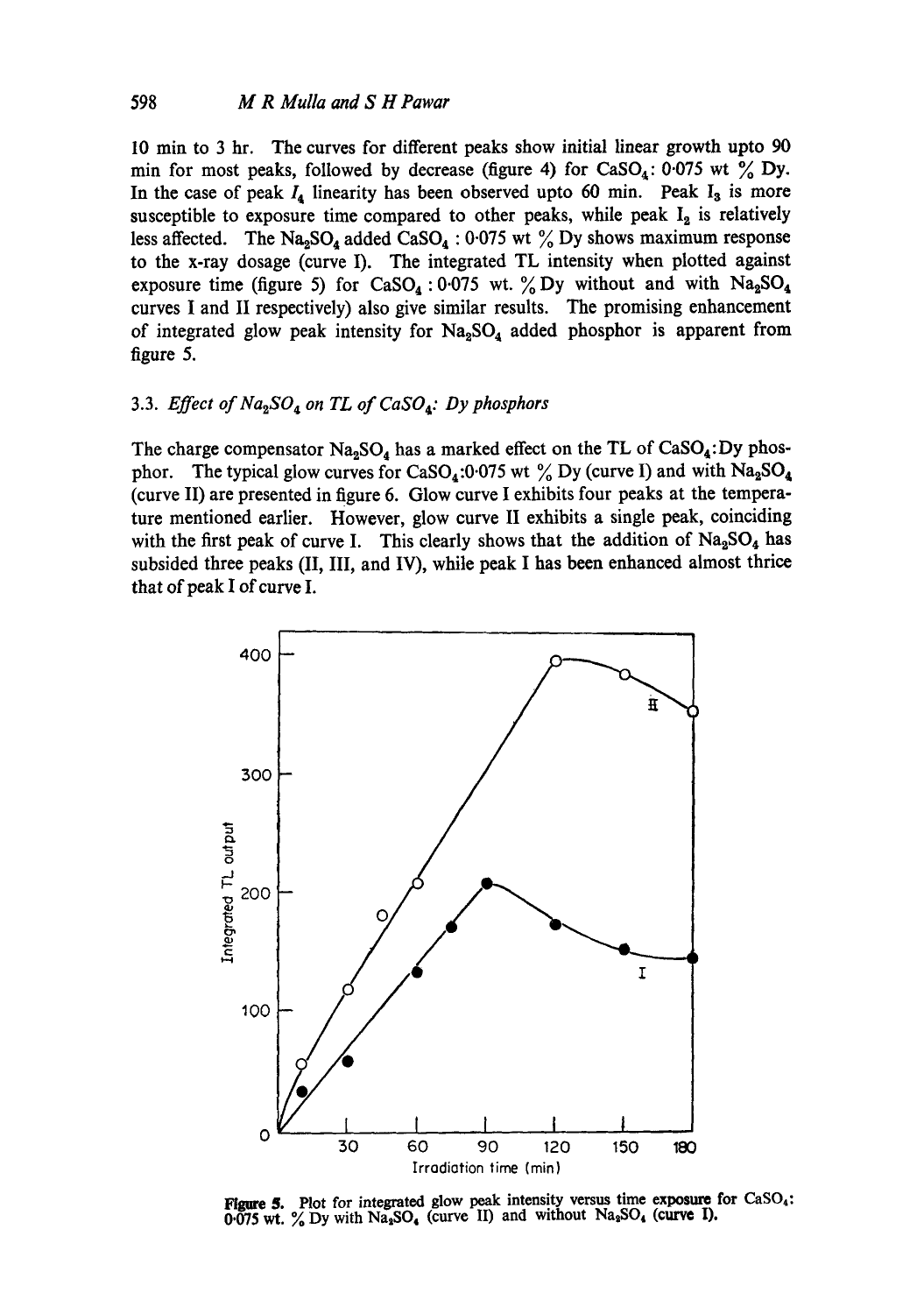

Figure 6. Thermoluminescence glow curves for  $CaSO<sub>4</sub>$ : 0.075 wt.  $\%$  Dy with  $Na<sub>4</sub>SO<sub>4</sub>$  (curve II) and without  $Na<sub>2</sub>SO<sub>4</sub>$  (curve I).



Figure 7. Plot for log  $I_{TL}$  versus  $1/T$  in the initial part of glow curve for Na<sub>2</sub>SO<sub>4</sub> added  $CaSO_4$ : 0.075 wt.  $\%$  Dy phosphor.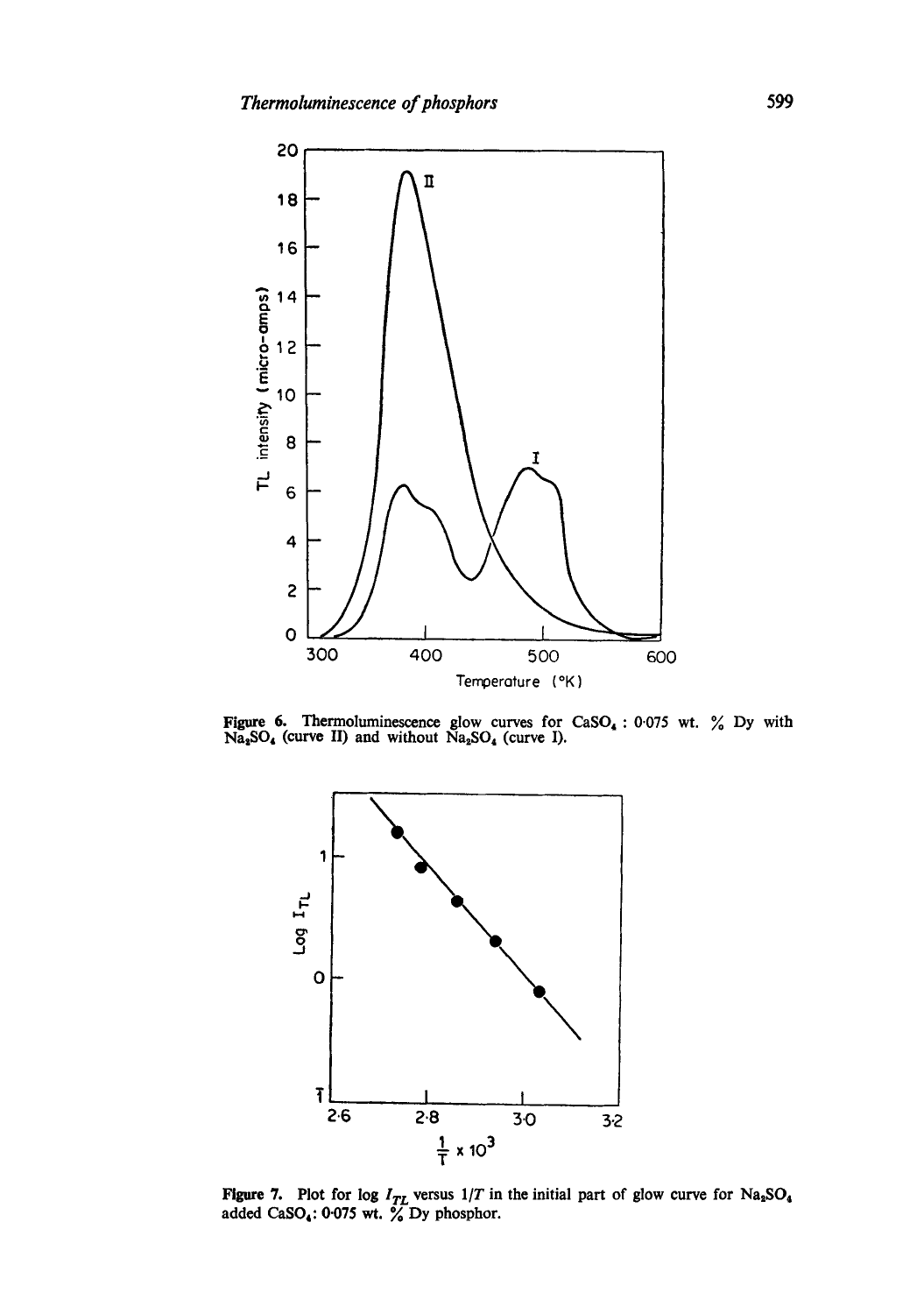| Methods used for calculation |      | Activation energies (eV)<br>$(E_a)$ | Order of<br>kinetics |  |  |
|------------------------------|------|-------------------------------------|----------------------|--|--|
| of activation energy $E$     | E    | E,                                  | E,                   |  |  |
| Initial rise method          | 0.88 |                                     |                      |  |  |
| Nambi's empirical relation   | 0.96 |                                     |                      |  |  |
| Halperin and Braner Method   |      | 0.78                                | $0-87$               |  |  |
| Chen's Method                |      | 0.77                                | 0.90                 |  |  |

**Table 2.** Activation energies and order of kinetics for  $Na<sub>2</sub>SO<sub>4</sub>$  added  $CaSO<sub>4</sub> : 0.075$ wt  $\%$  Dy phosphor.

The activation energy corresponding to a typical  $\text{Na}_2\text{SO}_4$  added  $\text{CaSO}_4$ :0.075 wt  $\%$ Dy phosphor estimated by ' initial rise method' (figure 7) comes out to be 0.88 eV. Various other methods have been employed to study the type of kinetics involved in the process. The values of the activation energies so obtained are tabulated in table 2.

#### **4. Discussion**

#### 4.1. *Analysis of glow curves and order of kinetics*

TL of calcium sulphate phosphors activated with various rare earth impurities have been investigated by Nambi (1973), and the kinetics revealed is of the second order. A similar observation has been obtained for x-irradiation induced TL, in  $CaSO<sub>4</sub>:Dy$ phosphors but is not discussed at length here. The activation energy  $E$  has been evaluated from the glow peak temperatures  $T<sub>g</sub>$  using nomograph, which obeys the relation (Nambi *et al* 1974).

$$
E = (3.12 \times 10^{-3} \times T_g - 0.23) \text{ eV}.
$$
 (1)

The values of activation energies and glow peak temperatures are shown in table 1.

As data regarding thermoluminescence and the type of kinetics involved in  $CaSO_4:Dy$  phosphors, prepared with  $Na_2SO_4$  are not available in literature, our results are discussed in detail. The single, sharp and intense glow peak observed in  $Na<sub>2</sub>SO<sub>4</sub>$  added CaSO<sub>4</sub>: Dy phosphors, has simplified our analysis. Figure 6 shows a typical glow curve (curve II) for  $Na<sub>2</sub>SO<sub>4</sub>$  added phosphor. The initial part of glow curve can be described by a relation (Randall and Wilkins 1945; Garlick and Gibson 1948)

$$
I_{TL} = F \exp(-E_i/kT) \tag{2}
$$

The above equation is the basis of the 'initial rise method,' in which activation energy  $E_i$  can be obtained by plotting log  $I_{TL}$  versus  $1/T$  (figure 7). The slope of the plot directly gives the value of  $E_i$  for the phosphor and is listed in table 2.

The submodel (b) in the method of Halperin and Braner (1960), in which the recombination is via the conduction band, has been employed to analyse the glow curves,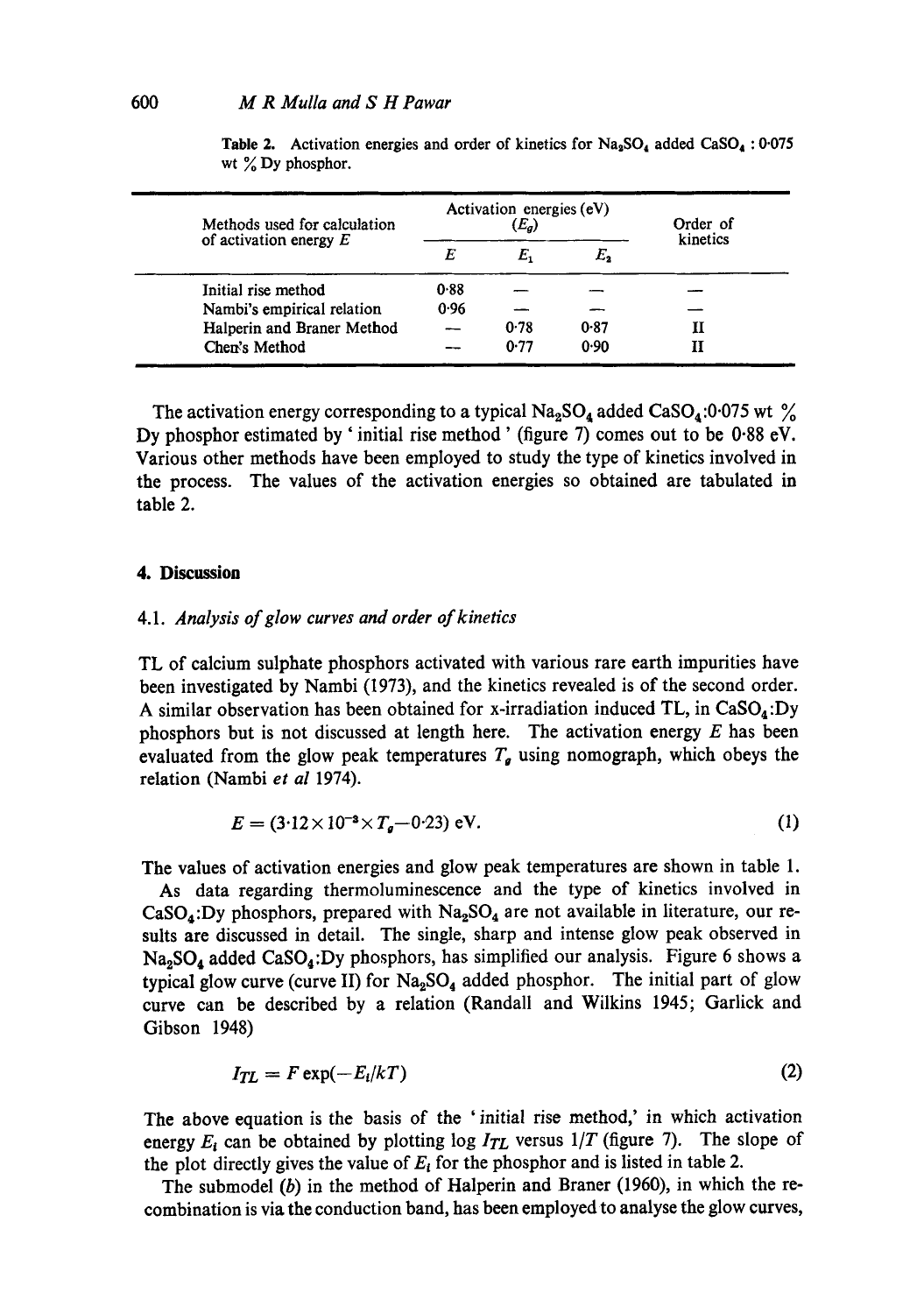as these phosphors show TSC. The activation energies for first and second order kinetics are respectively,

$$
E_1 = [1.72 \, k \, T_g^2 \, (1-2.58 \,\triangle)]/\tau, \tag{3}
$$

and 
$$
E_2 = [2k T_g^2 (1-3\Delta)]/\tau
$$
 (4)

where k is Boltzmann's constant and  $\tau = w - \delta$ , w being the half intensity width of the peak

$$
\triangle = \frac{2 k T_g}{E} \ll 1.
$$

 $E_1$  and  $E_2$  values obtained from (3) and (4) are listed in table 2 for Na<sub>2</sub>SO<sub>4</sub> added CaSO<sub>4</sub>:0.075 wt  $\frac{9}{6}$  Dy phosphor.

Chen (1969) has modified the above equations and has given the equations for first and second order kinetics

$$
E_3 = (1.52 \ k \ T_g^2)/\tau - (3.16 \ k \ T_g), \tag{5}
$$

and 
$$
E_4 = (1.813 \times T_g^2)/\tau - (4 \times T_g).
$$
 (6)

A close study of the activation energy values listed in table 2 for the typical phosphor reveals that the kinetics involved in the process is of the second order.

Halperin and Braner (1959) have suggested a simple approach for the order of kinetics from the shape of the glow curve. It has been shown that

 $\delta/w \leq 1/e$  for first order kinetics

while  $\delta/w \geq 1/e$  for second order kinetics.

The observed value of  $\delta/w$  (figure 6, curve II) comes out to be 0.68 which is greater than *lie.* This confirms the second order kinetics as suggested above. For second order kinetics, which originates due to the dominant role of retrapping, the Garlick and Gibson (1948) theory gives the expression for activation energy  $E_a$ 

$$
E_g = kT_g \log \left(\frac{ST_g}{\beta}\right) [1 + f(S, \beta, E_g)] \tag{7}
$$

where 
$$
f(S, \beta, E_g) = \frac{\log \left\{ \frac{2n_0}{N} \frac{kT_g}{E_g} \left[ 1 + \frac{n_0}{N} \int\limits_0^T \frac{S}{\beta} \exp \left( -\frac{E_g}{kT} \right) \right]^{-1} \right\}}{\log \left( \frac{ST_g}{\beta} \right)}
$$
(8)

where  $T_g$  = glow peak temperature, S = frequency factor,  $\beta$  = linear heating rate,  $n_0$  = number of holes trapped at irradiation temperature which equals the number of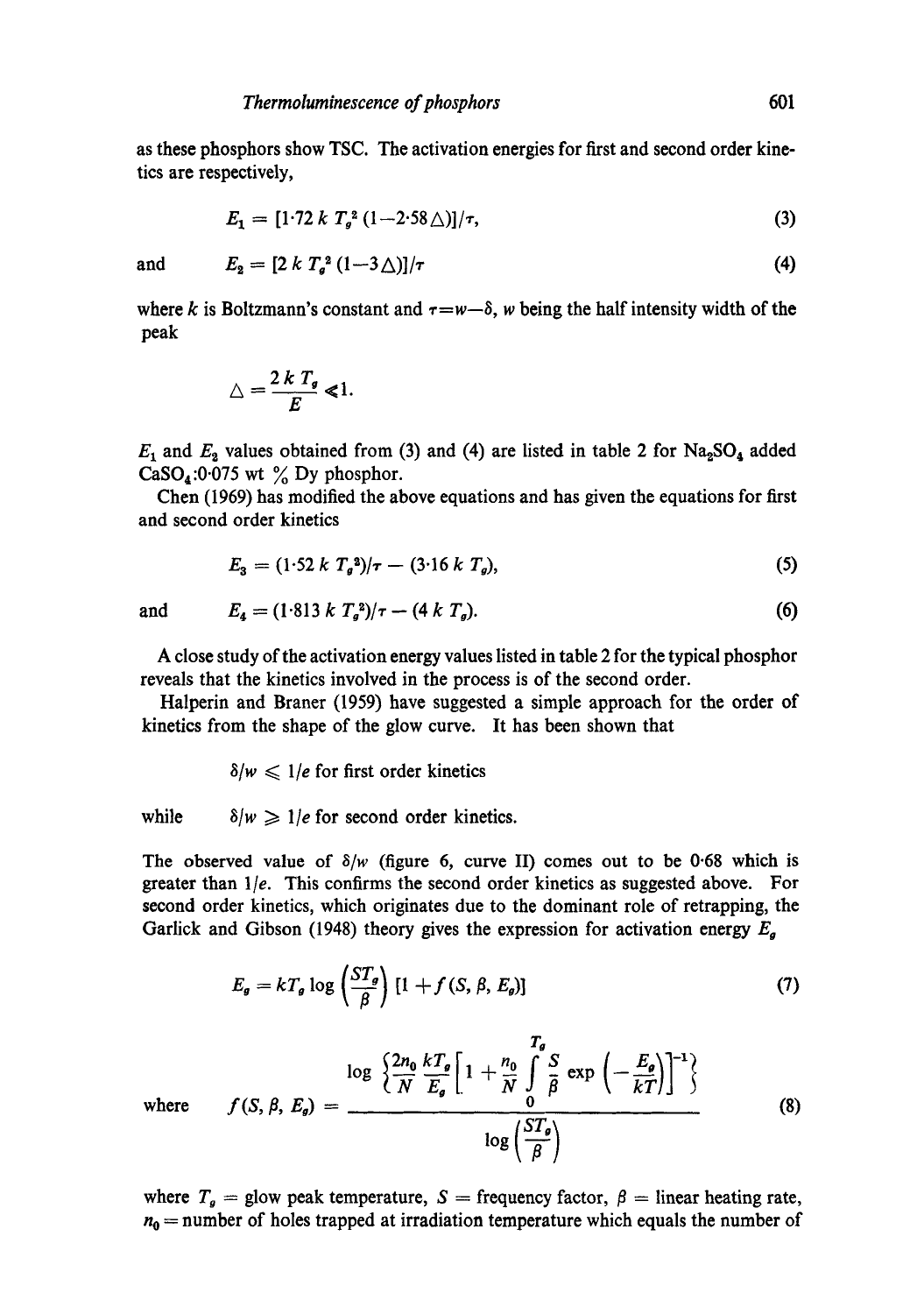active luminescent centres, and  $N =$  total concentration of hole traps. For first order kinetics, where there is no retrapping, one gets the same equation (7) for  $E_{\alpha}$ , except the value of

$$
f(S, \beta, E_g) = \frac{\log (kT_g/E_g)}{\log (ST_g/\beta)}.
$$
\n(9)

The value of (8) in second order kinetics is dependent on  $n_0/N$ , which is not the case in the first order kinetics (9). The value of  $n_0/N$  can be altered either by increasing the concentration of dopant in the phosphor or by increasing the irradiation dosage. The increase in the value of  $n_0/N$  will increase  $f(S, \beta, E_g)$  and decrease  $T_g$ . The insinuating evidence of the variation of  $T<sub>g</sub>$  with increase in concentration (figure 1) can be noted in support of second order kinetics.

### 4.2. *Role of Na2SO 4 on TL of CaSO4:Dy phosphors*

Incorporation of charge compensator  $Na<sub>2</sub>SO<sub>4</sub>$  in the phosphor has a promising effect in the enhancement of first peak (figure 6), while the remaining peaks subside. The possible explanation for this peculiar behaviour of Na<sub>2</sub>SO<sub>4</sub> added phosphor can be given as follows.

The CaSO<sub>4</sub>: Dy phosphor without  $Na<sub>2</sub>SO<sub>4</sub>$  exhibits four peaks (figure 6) which correspond to four defect levels at the electron trap site of the phosphor. It is believed that out of four, the first defect level is activator-induced, and the remaining three are due to host lattice defects formed during the preparation of phosphor. In the preparation of phosphor, two ions of Dy<sup>3+</sup> replace three Ca<sup>2+</sup> ions, creating Ca<sup>2+</sup> ion vacancies. The dysprosium ion can easily enter the lattice, in place of  $Ca<sup>2+</sup>$  ion, as the ionic radius of Dy<sup>3+</sup> is close to ionic radius of Ca<sup>2+</sup> ion. (The ionic radius of Ca<sup>2+</sup> is 1.06 A.U., while the ionic radius of Dy<sup>3+</sup> is 1.07 A.U.). The addition of  $Na<sub>2</sub>SO<sub>4</sub>$ , in CaSO<sub>4</sub>: Dy removes Ca<sup>2+</sup> vacancies created during the preparation of phosphor. This may be explained by the fact that  $Na<sup>+</sup>$  being the charge compensator ion, which along with Dy<sup>3+</sup> ion, removes two ions of  $Ca<sup>2+</sup>$ . This enables introduction of more number of  $Dy^{3+}$  ions in the host lattice, on account of charge balancing

$$
2 Ca^{2+} \longrightarrow Dy^{3+} + Na^{+}
$$

addition of Na<sub>2</sub>SO<sub>4</sub>. The increase of  $n_0$  has a direct bearing on TL intensity  $(I_{TL})$ , since This is in accordance with the famous charge compensation theory given by Kroger and Hellingmann (1949). The increased number of  $Dy^{3+}$  ions in the host lattice, increases the number of active luminescent centres  $(n_0)$ . At the same time the presence of charge compensator (Na<sup>+</sup>) removes all  $Ca<sup>2+</sup>$  vacancies and hence all the three defect levels formed in the preparation of phosphors are wiped out leaving behind only one activator-induced defect level corresponding to first peak. This explains why only one peak is observed in  $Na<sub>2</sub>SO<sub>4</sub>$  added phosphor. This peak is naturally remarkably enhanced as there is increase of  $n_0$ , the active luminescent centres, with the

$$
I_{TL} = \frac{n_0^2 S \exp\left(-\frac{E_g}{kT}\right)}{N\left[1 + \frac{n_0}{N}\int\limits_0^S \frac{\exp\left(-\frac{E_g}{kT}\right)}{B} dT\right]^2}
$$
(10)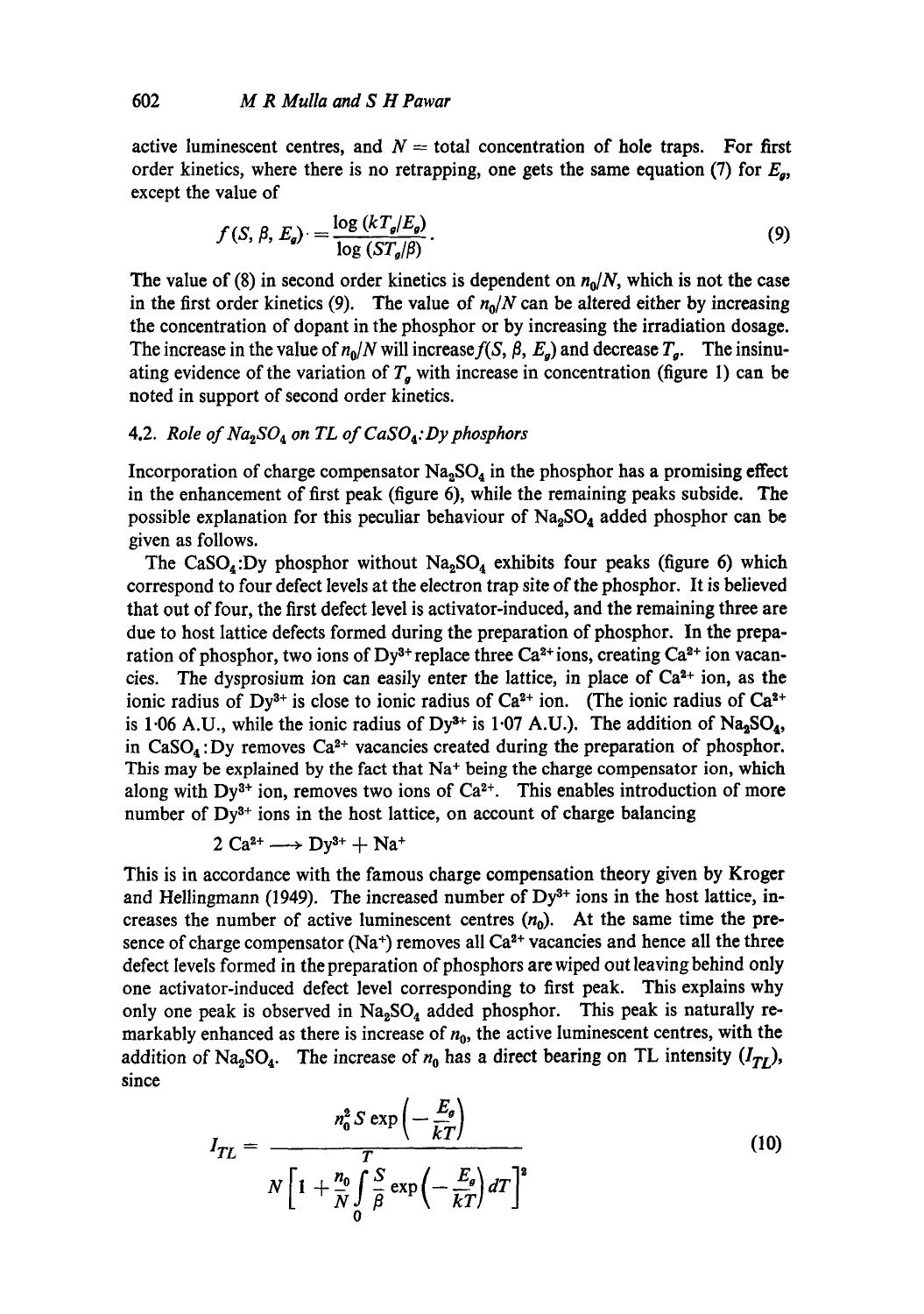The above explanation is further strengthened by the fact that the undoped heattreated CaSO<sub>4</sub> shows weak thermoluminescence, while  $Na<sub>2</sub>SO<sub>4</sub>$  added undoped heattreated  $CaSO_4$  does not show TL at all. In this case the charge compensator wipes out all the host crystalline defect levels, which are the only levels present in undoped  $CaSO<sub>4</sub>$ ; the activator-induced level being absent.

#### 4.3. *TL and its activator concentration dependence*

The basic mechanism involved in the TL of  $CaSO<sub>4</sub>:Dy$  has already been reported by Nambi *et al* (1974). They have attributed the origin of *TL* to the reduction of Dy<sup>3+</sup> to  $Dy^{2+}$  by the capture of electron in irradiation process and its reconversion back to Dy<sup>3+</sup> in heating process of *TL*. The reconversion has been attributed to the recombination of hole with electron at  $Dy^{2+}$ , which acts as luminescent centre, giving rise to emission of photon:

> $Dy^{3+} \longrightarrow \text{irradiation} \longrightarrow Dy^{2+}$  $Dv^{2+} \longrightarrow$  heating  $\longrightarrow Dv^{3+}$

This mechanism has also been supported by Bapat (1977).

It is observed from figure I that the increase of activator concentration enhances the TL indicating that the TL of  $CaSO<sub>4</sub>:Dy$  is concentration-dependent. In the present phosphors, as the kinetics involved is of the second order, the concentrationdependence can be explained on the basis of equation (I0) given by Garlick and Gibson (1945), for second order kinetics. The total number of hole traps N cannot be expected to vary strongly with concentration (Merz 1966). As the concentration of activator increases, more dysprosium ions are reduced to the divalent state; so more hole traps must be filled. Therefore  $n_0$  is expected to increase with concentration. As a result, the glow intensity increases with concentration as seen from equation (I0). However, the glow intensity cannot be expected to increase indefinitely with concentration, since the rate of formation of active luminescent centres by capturing the holes during the irradiation, might be fading rapidly and concentration quenching is affected.

The concentration quenching can also be considered in terms of the resonant transfer of energy from one activator atom to the other, thus bringing in the possible migration of energy from one activator atom to the other, which has greater probability of getting dissipated without luminescence at quenching site (Nambi 1973). This has been treated theoretically by Johnson and Williams (1950), and later modified by Ewles and Lee (1953). Nambi has shown that the equation of Ewles and Lee give somewhat nearest fit to experimental points in case of irradiated  $CaSO<sub>4</sub>$ : Dy phosphor. The luminescence efficiency,  $\eta$  is given by the relation,

$$
\eta = \frac{k}{1 + a c^{-1} \exp (nc)},\tag{11}
$$

where  $k(=101.6)$ , is the normalising constant,  $a(=0.037)$  is the constant involving the absorption coefficients of activator and structure centres, and  $n(=100)$  is the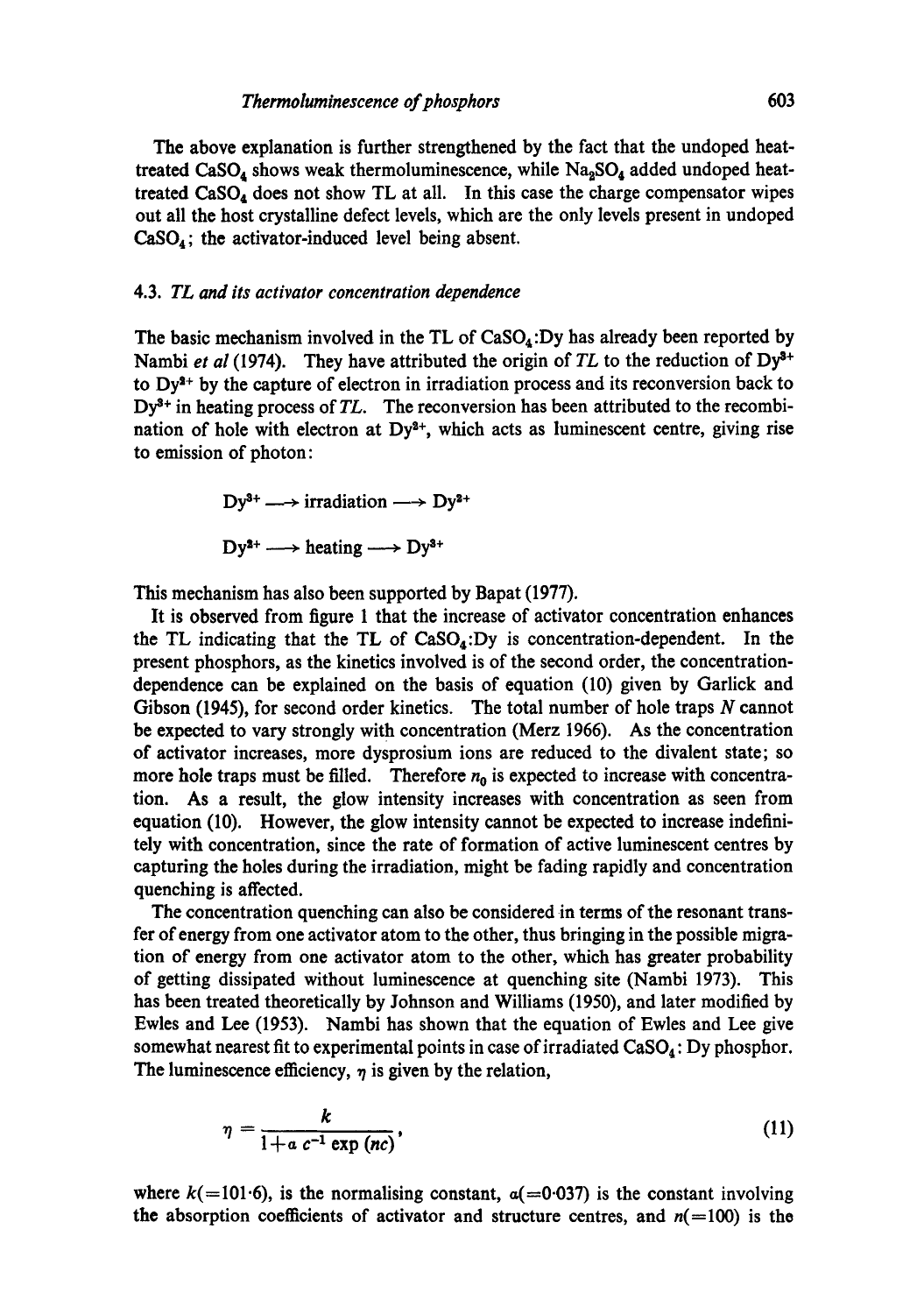number of lattice ions associated with radiative centres. Similar results have been obtained in the case of x-irradiated  $Na<sub>2</sub>SO<sub>4</sub>$  added CaSO<sub>4</sub>: Dy phosphors (figure 3).

### 4.4. *X-ray dosage dependence of TL*

The study of x-ray irradiation dose, which ensures no crystal damage, is essential before undertaking systematic studies of thermoluminescence. Only those doses are chosen that produce minimum amount of crystal damage. However, one should bear in mind that lower doses hamper the glow peak intensity of TL. Considering these two factors, 1 hr has been chosen as irradiation time throughout the experiment, since after 1 hr nonlinearity begins in certain peaks (figure 4). The initial linear growth with respect to time as depicted in figure 4 is attributed to linear increase of  $n_0$ with irradiation time and subsequent emission of TL due to reoxidation of  $Dy^{2+}$ into  $Dy^{3+}$  during heating. Thus the intensity increases linearly in initial stage. The dosage saturation of TL can be explained on the assumption that only limited number of trivalent dysprosium ions are available for charge reduction. In the case of  $\text{Na}_2\text{SO}_4$ added phosphor since the availability of  $n_0$  is large, the initial linear growth has been quite rapid, showing that the dosage dependence of TL intensity of  $Na<sub>2</sub>SO<sub>4</sub>$  added phosphor is more compared to that without  $Na<sub>2</sub>SO<sub>4</sub>$  added phosphor (curve I).

#### **5. Conclusions**

(i) The TL of  $CaSO<sub>4</sub>:Dy$  phosphors have been found susceptible to the variations of activator concentration and time exposure to x-rays. (ii) The charge compensator plays an important role in the enhancement of first glow peak intensity. (iii) The kinetics involved in the process is of the second order for both with and without  $Na<sub>2</sub>SO<sub>4</sub>$  added phosphors. (iv) There are four defect levels corresponding to four glow peak temperatures in the case of phosphors without  $Na<sub>2</sub>SO<sub>4</sub>$ . The first defect level is activator-induced, while the remaining three arise during the preparation of phosphors.

### **Acknowledgements**

The authors are grateful to Mr R M Raverkar of the Science College, Karad for his constant encouragement and they are also thankful to Mr S G Sabnis for his experimental help.

#### **References**

Ayyangar K, Lakshmapan A R, Bhuwan Chandra and Ramadas K 1974 *Phys. Med. Biol.* 19 **665** 

Bapat V N 1977 *J. Phys.* CI0 L 465

- Bhuwan Chandra, Ayyangar K, Lakshmanan A R 1975 *Proc. Natl. Symp. on thermoluminexcenee and its applications,* Reactor Research Centre, Kalpakkam, Madras p. 439
- Chen R 1969 *J. Appl. Phys.* 40 570

Ewles J and Lee N 1963 *J. Electrochem. Soc.* **100** 392